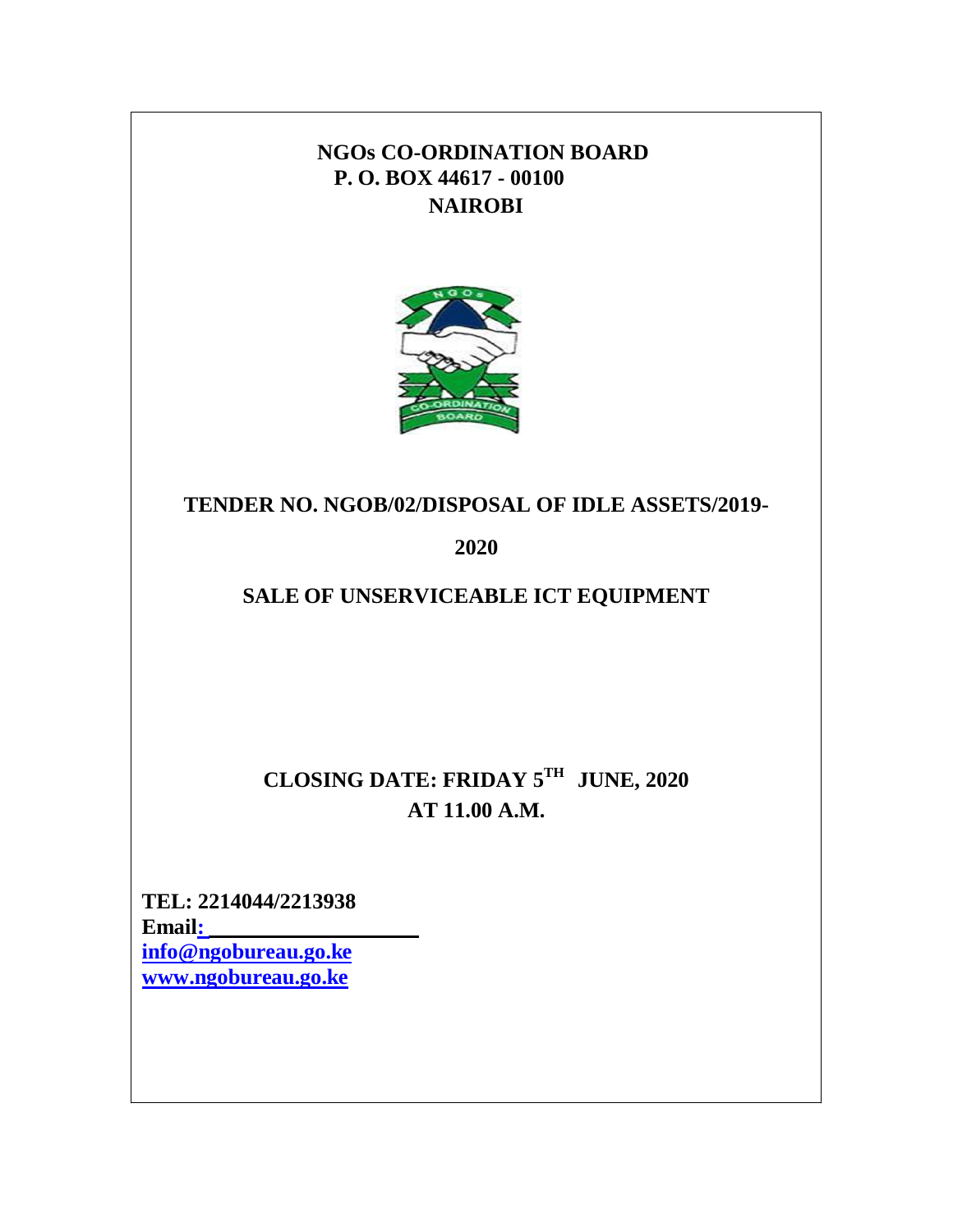# **TABLE OF CONTENTS**

|                    |            |                                                                    | 3         |
|--------------------|------------|--------------------------------------------------------------------|-----------|
| SECTION II :       |            | INSTRUCTIONS TO TENDERERS<br>Appendix to Instructions to tenderers | 5<br>9    |
| SECTION III :      |            | SCHEDULE OF ITEMS AND PRICE                                        | $10 - 11$ |
| <b>SECTION IV:</b> |            | CONDITIONS OF TENDER<br>Appendix to Conditions of Tender           | 12<br>13  |
| SECTION V:         |            |                                                                    | 14        |
|                    | 5.1<br>5.2 | FORM OF TENDER<br><b>CONFIDENTIAL BUSINESS</b>                     | 15        |
|                    |            | QUESTIONNAIRE FORM                                                 | 16        |
|                    | 5.3        | <b>TENDER COMMITMENT</b><br>DECLARATION FORMS                      | 17        |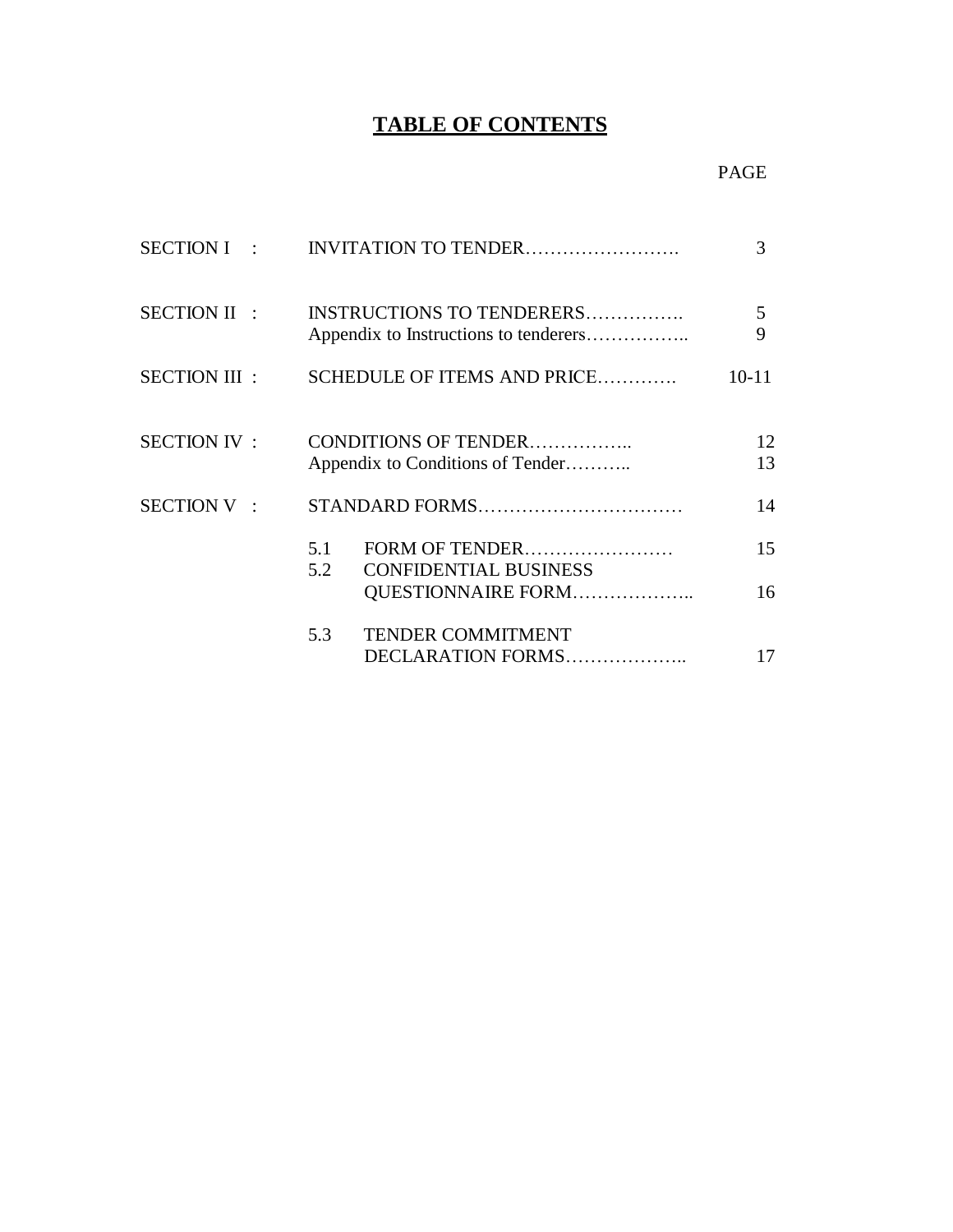#### **SECTION I: INVITATION TO TENDER**

#### Date: 21<sup>st</sup> MAY, 2020

#### **Reference: NGOB/02/ DISPOSAL OF IDLE ASSETS /2019-2020**

#### **Tender name: SALE OF UNSERVICEABLE ICT EQUIPMENT**

1.1 The NGOs Co-ordination Board hereinafter referred as "NGOs Board" invites sealed tenders from eligible candidates to a tender for sale of ICT equipment

1.2 Eligible candidates may obtain tender documents from NGOs Board's Cash Office; 15th Floor of Co-operative Bank House, Haile Selassie Avenue, during normal office hours upon payment of a non-refundable fee of Kshs.1,000.00 in a Banker's Cheque in favour of The NGOs Co- ordination Board or direct deposit to Board's account no.01136030582102 Cooperative Bank House branch. The document may also be downloaded from the NGOs Co-ordination Board website www.ngobureau.go.ke or PPIP portal [www.tenders.go.ke](http://www.tenders.go.ke/) free of charge. Bidders who download the tender document must arrange to register with NGOs Board the company name, postal and physical, and email and telephone address for the purposes of receiving any further tender clarifications and/or

addendums if need be on email [procurement@ngobureau.go.ke](mailto:procurement@ngobureau.go.ke)

1.3 Tender documents duly completed should be submitted in plain sealed envelopes bearing appropriate reference number and description of tender on the envelope and deposited at the Tender Box located on Co-operative Bank House 14th floor, on or before 5<sup>th</sup> June 2020 by 11.00 a.m. or addressed to:

#### **The Executive Director NGOs Co-ordination Board P.O Box 44617 – 00100 NAIROBI**

- 1.4 Prices quoted should be net, and must be in Kenya Shillings and shall remain valid for 90 days from the closing date of the tender.
- 1.5 The tenders will be opened immediately thereafter in the Boardroom in the presence of bidders representative.

#### **SIGNED:**

#### **MUTUMA KANATA EXECUTIVE DIRECTOR NGOs CO-ORDINATION BOARD**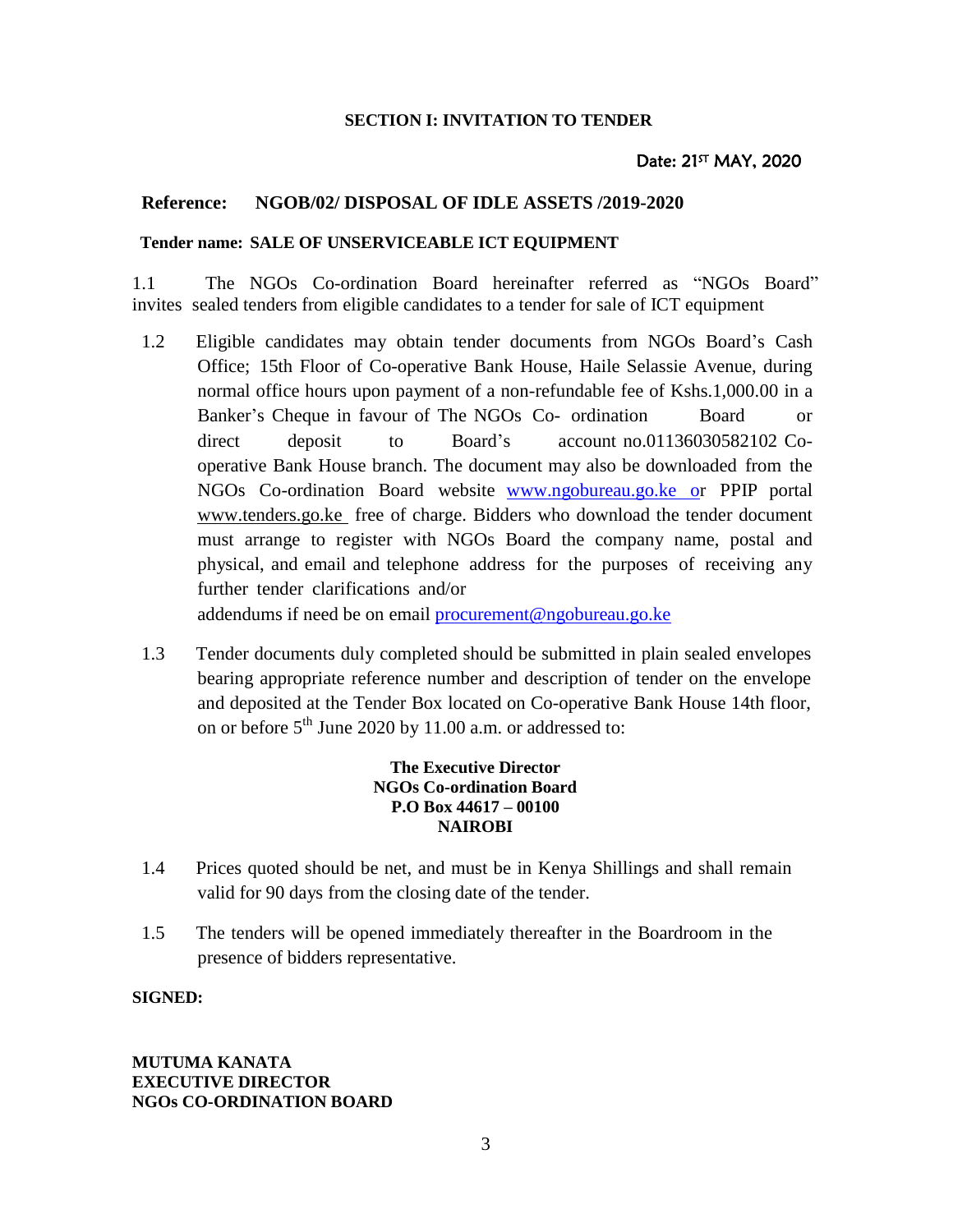#### SECTION II - INSTRUCTIONS TO TENDERERS

#### **Table of Clauses**

|      |                                        | Page |
|------|----------------------------------------|------|
| 2.1  |                                        | 5    |
| 2.2  |                                        | 5    |
| 2.3  |                                        | 5    |
| 2.4  |                                        | 5    |
| 2.5  |                                        | 6    |
| 2.6  |                                        | 6    |
| 2.7  |                                        | 6    |
| 2.8  |                                        | 7    |
| 2.9  |                                        | 7    |
| 2.10 |                                        | 7    |
| 2.11 | Deadline for submission of tenders     | 7    |
| 2.12 | Modification and withdrawal of tenders | 7    |
| 2.13 |                                        | 8    |
| 2.14 |                                        | 8    |
| 2.15 | Evaluation and comparison of tenders   | 8    |
| 2.16 |                                        | 9    |
| 2.17 |                                        | 9    |
| 2.18 | Contacting the procuring entity        | 9    |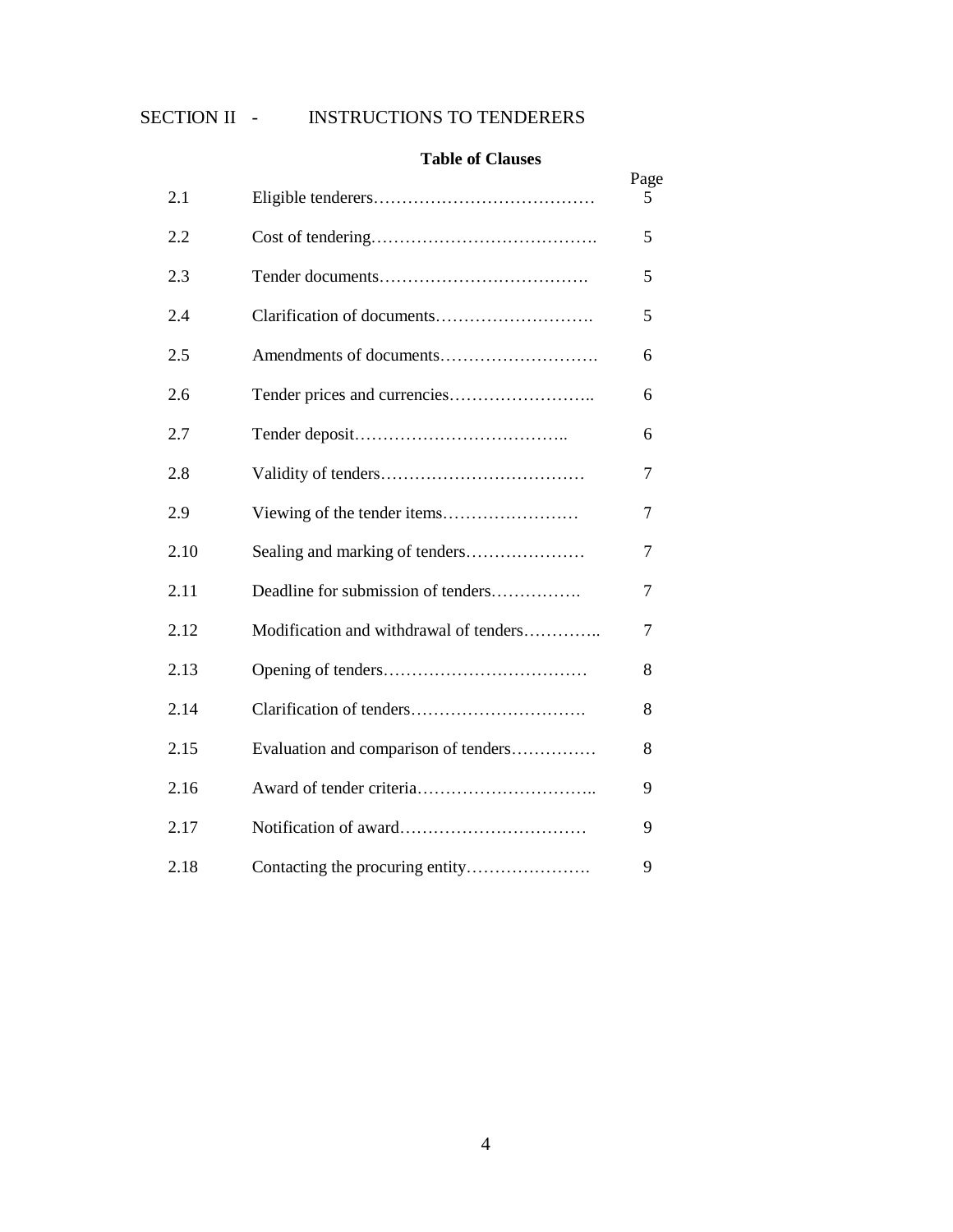#### **SECTION II - INSTRUCTION TO TENDERERS**

#### 2.1 **Eligible Tenderers**

- 2.1.1 This Invitation for Tenders is open to all tenderers eligible as described in the Appendix to instructions to tenderers.
- 2.1.2 Tenderers shall not be under a declaration of ineligibility for corrupt or fraudulent practices
- 2.1.3 The procuring entity's employees, committee members, board members and their relatives (spouse and children) are not eligible to participate in the tender unless where specifically allowed under section 131 of the Act.

#### **2.2 Cost of Tendering**

- 2.2.1 The tenderer shall bear all costs associated with the preparation and submission of its tender, and the procuring entity, will in no case be responsible or liable for those costs, regardless of the conduct or outcome of the tendering process.
- **2.2.2** The price to be charged for the tender document shall be **Kshs.1,000/=**
- 2.2.3 The procuring entity shall allow the tenderer to review the tender document free of charge before purchase.

#### **2.3 The Tender Document**

- 2.3.1 The tender document comprises the documents listed below and any addenda issued in accordance with clause 2.5 of theses instructions to tenderers.
	- (i) Invitation to tender
	- (ii) Instructions to tenderers
	- (iii) Schedule of items and price
	- (iv) Conditions of Tender
	- (v) Form of tender
	- (vi) Confidential Business questionnaire Form
	- (vii) Tender Commitment Declaration Form
- 2.3.2 The tenderer is expected to examine all instructions, forms, terms and specifications in the tender documents. Failure to meet all the requirements of the tender will be at the tenderer's risk and may result in the rejection of its tender.

#### 2.4. **Clarification of Documents**

2.4.1 A prospective tenderer requiring any clarification of the tender document may notify the Procuring entity in writing or by post at the entity's address indicated in the Invitation for tenders. The Procuring entity will respond in writing to any request for clarification of the tender documents, which it receives not later than seven (7) days prior to the deadline for the submission of tenders, prescribed by the procuring entity. Written copies of the Procuring entities response (including an explanation of the query but without identifying the source of inquiry) will be sent to all prospective tenderers that have received the tender document.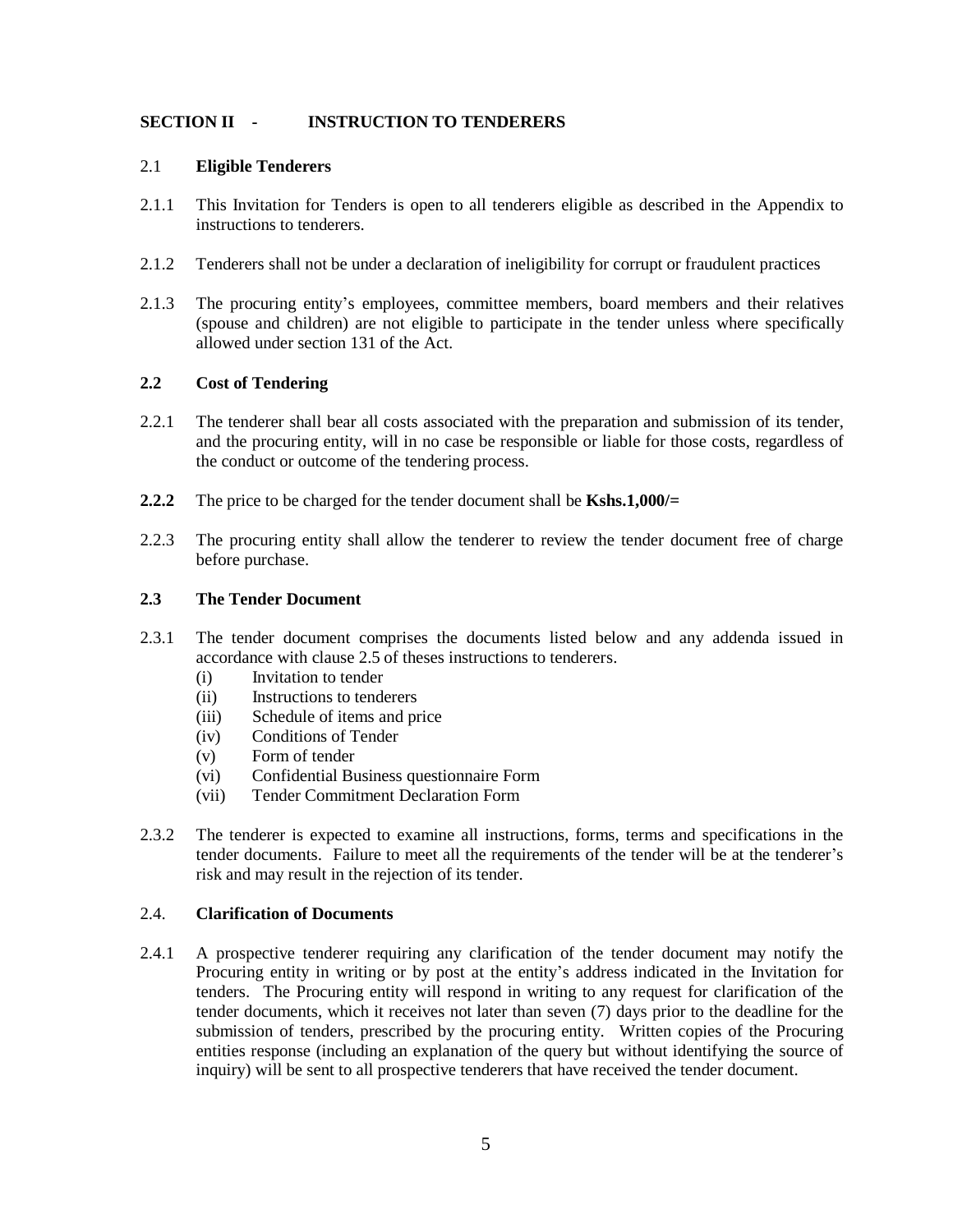- 2.4.2 Clarification of tenders shall be requested by the tenderer to be received by the procuring entity not later than 7 days prior to the deadline for submission of tenders.
- 2.4.3 The procuring entity shall reply to any clarifications sought by the tenderer within 3 days of receiving the request to enable the tenderer to make timely submission of its tender.

#### **2.5 Amendment of Documents**

- 2.5.1 At any time prior to the deadline for submission of tenders, the Procuring entity, for any reasons, whether at its own initiative or in response to a clarification requested by a prospective tenderer, may modify the tender documents by amendment
- 2.5.2 All prospective candidates that have received the tender documents will be notified of the amendment in writing or by post and will be binding on them.
- 2.5.3 In order to allow prospective tenderers reasonable time in which to take the amendment into account in preparing their tenders, the Procuring entity, at its discretion, may extend the deadline for the submission of tenders.

#### **2.6 Tender Prices and Currencies**

- 2.6.1 The tenderer shall indicate on the appropriate Price Schedule the unit prices and total tender price of the items it proposes to purchase under the contract
- 2.6.2 Prices quoted by the tenderer shall be fixed during the tender validity period and not subject to variation on any account. A tender submitted with an adjustable price quotation will be treated as non responsive and will be rejected
- 2.6.3 The Price quoted shall be in **Kenya Shillings**.

#### **2.7 Tender deposit**

- 2.7.1 The tenderer shall put a deposit for every item tendered for in the amount indicated in the schedule of items and prices.
- 2.7.2 Failure to put the required deposit for any item tendered for will lead to disqualification of the bid for the item.
- 2.7.3 Unsuccessful Tenderer's tender deposit will be discharged or returned as promptly as possible as but not later than Seven (7) days after the expiration of the period of tender validity prescribed by the procuring entity.
- 2.7.4 The successful Tenderer's tender deposit will be credited to his bid price so that it forms part of the amount of the bid and the tender will be required to pay the bid price less the deposit security.
- 2.7.5 The tender deposit may be forfeited:
	- (a) if a tenderer withdraws its tender during the period of tender validity specified by the procuring entity.
	- (b) in the case of a successful tenderer, if the tenderer fails to pay the balance of the bid price.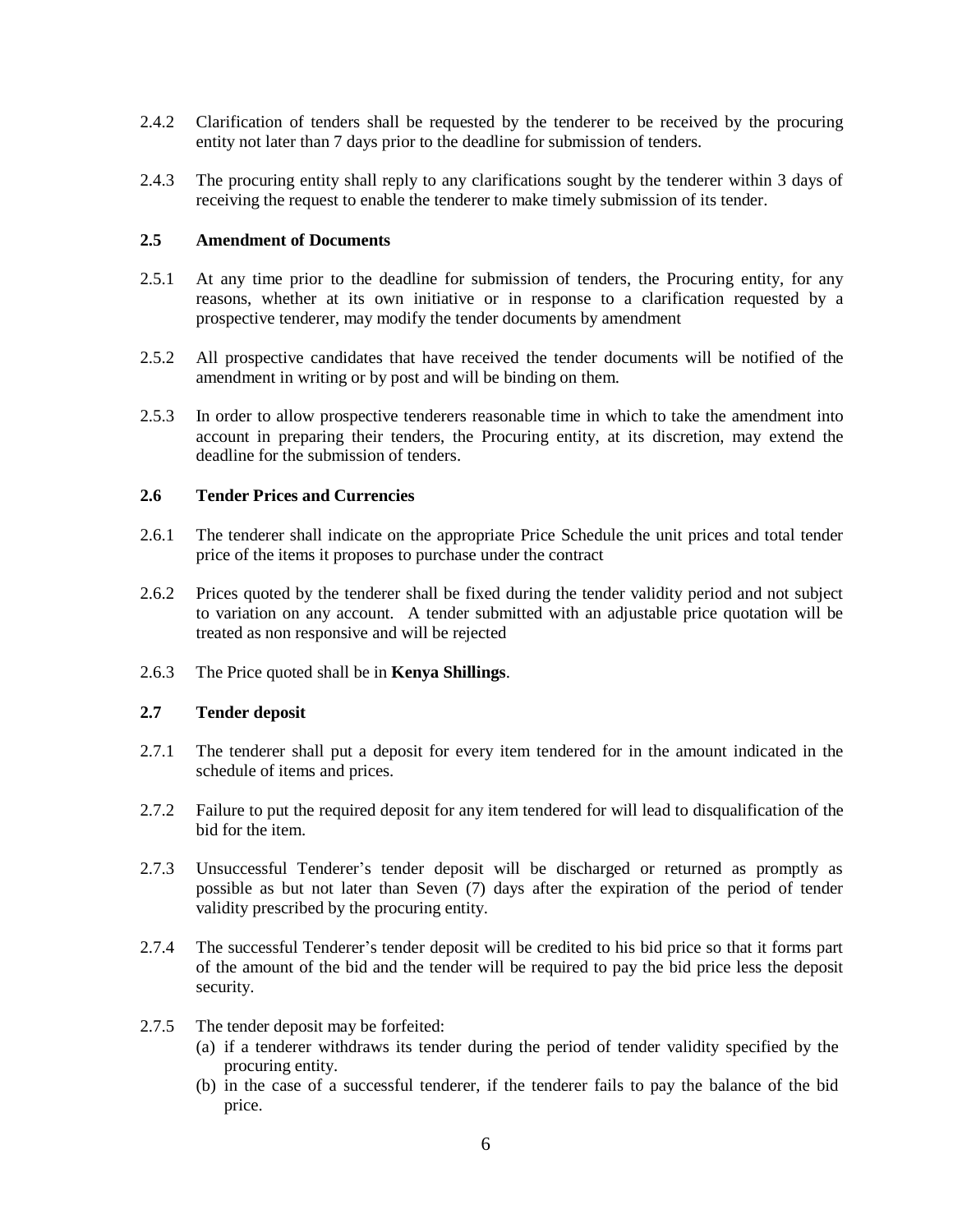#### **2.8 Validity of Tenders**

- 2.8.1 Tenders shall remain valid for **90 days** or as specified in the appendix to instruction to tenderers after date of tender opening prescribed by the Procuring entity, pursuant to paragraph 2.10 Tender valid for a shorter period shall be rejected by the Procuring entity as non responsive.
- 2.8.2 In exceptional circumstances, the Procuring entity may solicit the Tenderer's consent to an extension of the period of validity. The request and the responses thereto shall be made in writing. The tender deposit provided under paragraph 2.7 shall also be suitably extended. A tenderer may refuse the request without forfeiting its tender deposit. A tenderer granting the request will not be required nor permitted to modify its tender.

#### 2.9. **Viewing of Tender Items**

2.9.1 Prospective bidders are advised to view the vehicles in liaison with the procuring entity before they bid for the lot. This will enable them to arrive at the most reasonable and competitive bids. Bids are based on "**AS WHERE IS CONDITION**" and the conditions of the items are not warranted by the seller.

#### 2.10 **Sealing and Marking of Tenders**

2.10.1 The tenderer shall seal the tender and mark it with the Tender number and name of the tender and **"DO NOT OPEN BEFORE FRIDAY 5 th JUNE, 2020 AT 11.00 A.M.**"

#### 2.11 **Deadline for Submission of Tenders**

- 2.11.1. Tenders must be received by the Procuring entity at the address specified not later **FRIDAY 5 TH JUNE**, **2020 AT 11.00 A.M.**
- 2.11.2 The procuring entity may, at its discretion, extend this deadline for the submission of tenders by amending the tender documents in accordance with paragraph 2.5. in which case all rights and obligations of the procuring entity and tenderers previously subject to the deadline will thereafter be subject to the deadline as extended.

#### **2.12 Modifications And Withdrawals Of Tenders**

#### **2.12.1 Modification of tenders**

- 2.12.1.1 The tenderer may modify or withdraw its tender after the tender's submission, provided that written notice of the modification, including substitution or withdrawal of the tenders, is received by the Procuring entity prior to the deadline prescribed for submission of tenders.
- 2.12.1.2 The Tenderer's modification or withdrawal notice shall be prepared, sealed, marked, and dispatched in accordance with the provisions of paragraph 2.5.1. A withdrawal notice may also be sent by fax but followed by a signed confirmation copy, postmarked not later than the deadline for submission of tenders.
- 2.12.1.3 No tender may be modified after the deadline for submission of tenders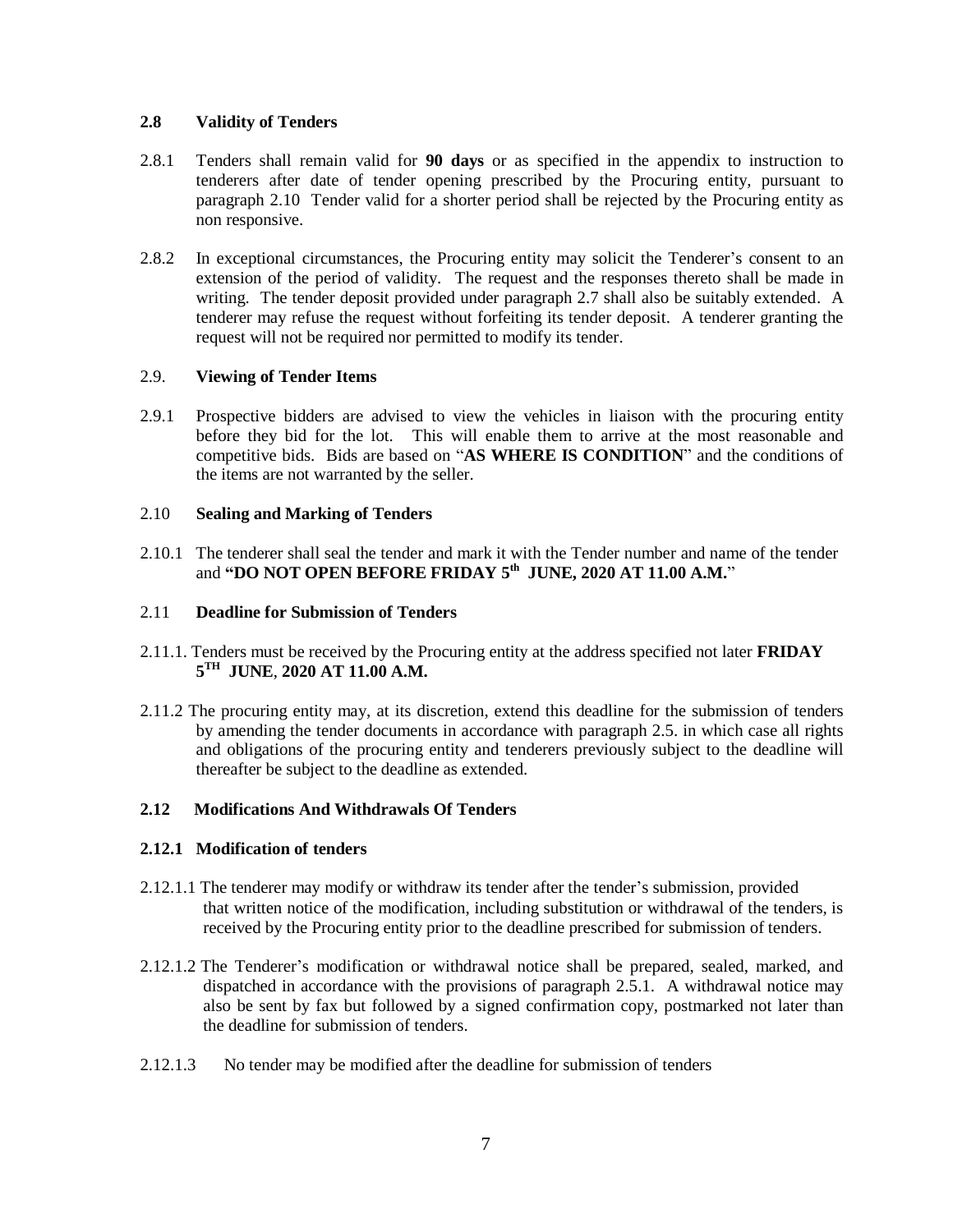#### **2.12.2 Withdrawals of tenders**

**2.12.1.1**No tender may be withdrawn in the interval between the deadline for submission of tenders and the expiration of the period of tender validity specified by the tenderer. Withdrawal of a tender during this interval may result in the tenderer's forfeiture of its tender deposit, pursuant to paragraph 2.7.5

#### **2.13Opening of Tenders**

2.13.1 The Procuring entity will open all tenders in the presence of tenderers' representatives who choose to attend on **FRIDAY**  $5^{TH}$  **JUNE**, 2020."AT 11.00 A.M. and in the location specified in the invitation to tender.

The tenderers or representatives who are present shall sign a register evidencing their attendance.

- 2.13.2 The tenderers' names, tender modifications or withdrawals, tender prices, and the presence or absence of requisite tender deposit and such other details as the Procuring entity, at its discretion, may consider appropriate, will be announced at the opening.
- 2.13.3 The Procuring entity will prepare minutes of the tender opening.

#### **2.14 Clarification of tenders**

- 2.14.1 To assist in the examination, evaluation and comparison of tenders the Procuring entity may, at its discretion, ask the tenderer for a clarification of its tender. The request for clarification and the response shall be in writing, and no change in the prices or substance of the tender shall be sought, offered, or permitted.
- 2.14.2 Any effort by the tenderer to influence the Procuring entity in the Procuring entity's tender evaluation, tender comparison or contract award decisions may result in the rejection of the tenderers' tender.

#### **2.15Evaluation and Comparison of Tenders**

- 2.15.1 The Procuring entity will examine the tenders to determine whether they are complete, whether any computation errors have been made, whether required deposits have been furnished, whether documents have been properly signed and whether the tenders are generally in order. After examination, a tender that will be determined to be substantially non responsive, will be rejected by the procuring entity.
- 2.15.2 The Procuring entity will evaluate and compare the tenders, which have been determined to be substantially responsive.
- 2.15.3 The tender evaluation committee shall evaluate the tender within **30 days** of the validity period from the date of opening the tender.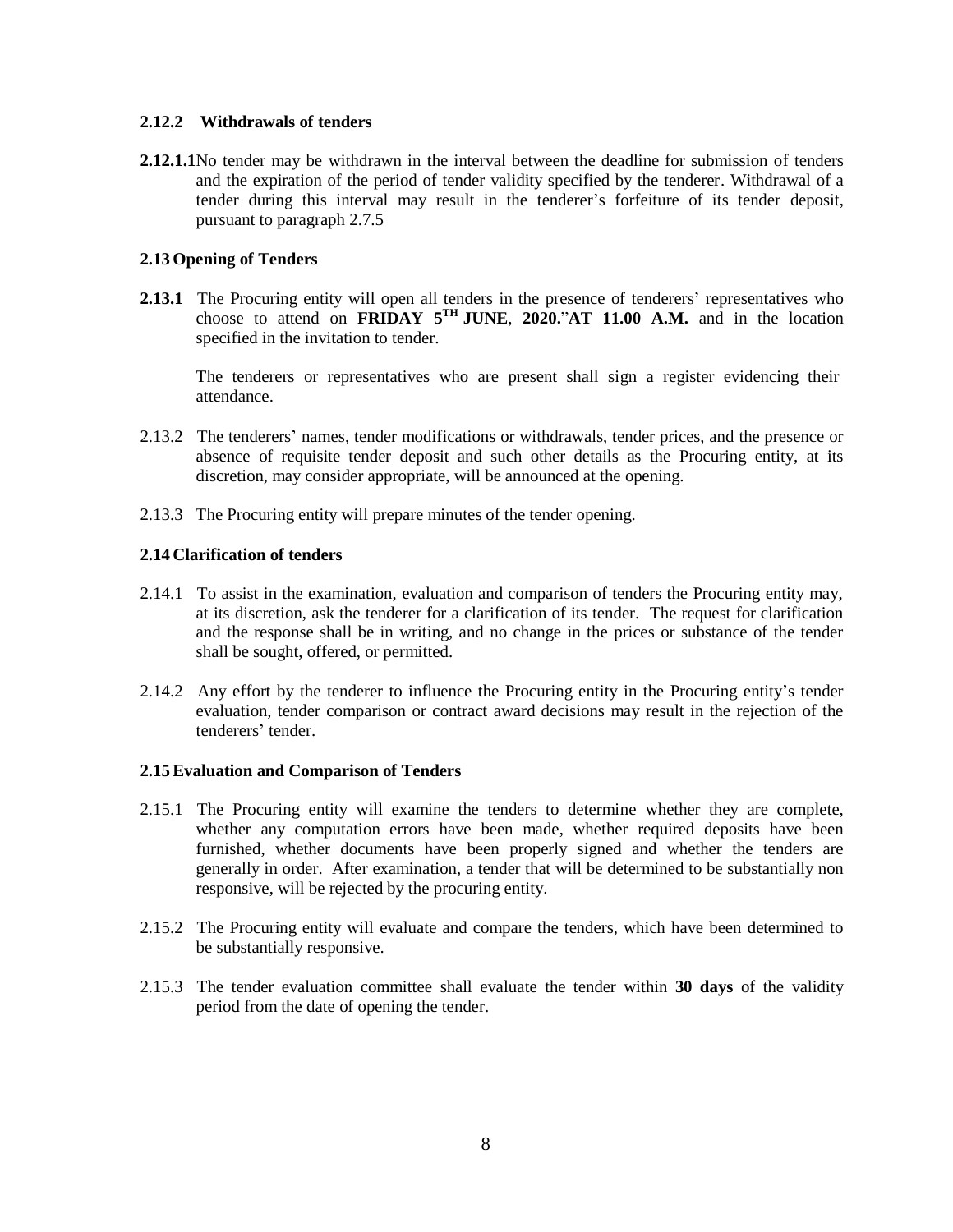#### **2.16 Award Criteria**

2.16.1 The Procuring entity will award the contract to the successful tenderer(s) whose tender has been determined to be substantially responsive and has been determined to be the **highest evaluated tender**, subject to the reserve price.

#### **2.17 Notification of Award**

- 2.17.2 The Procuring entity will notify the successful tenderer in writing that its tender has been accepted.
- 2.17.3 Simultaneously the other tenderers shall be notified that their tenders have been unsuccessful.

#### **2.18 Contacting the Procuring entity**

- 2.18.1 No tenderer shall contact the Procuring entity on any matter relating to its tender, from the time of the tender opening to the time the contract is awarded.
- 2.18.2 Any effort by a tenderer to influence the Procuring entity in its decisions on tender evaluation, tender comparison, or contract award may result in the rejection of the tenderer's tender.

#### **Appendix to Instructions to tenderers.**

The following information for sale of assorted ICT equipment shall complement, supplement or amend the provisions of the instructions to tenderers. Whenever there is a conflict between the provisions of the instructions to tenderers and the provisions of the Appendix, the provisions of the appendix herein shall prevail over those of the instructions to tenderers.

| Instructions to Tenderers Reference | Particulars of appendix to Instructions to<br>tenderers |
|-------------------------------------|---------------------------------------------------------|
| 2.11                                | Indicate eligible tenderers: <b>Kenya Citizens</b>      |
| 2.8.1                               | Indicate tender validity: 90 Days                       |
|                                     |                                                         |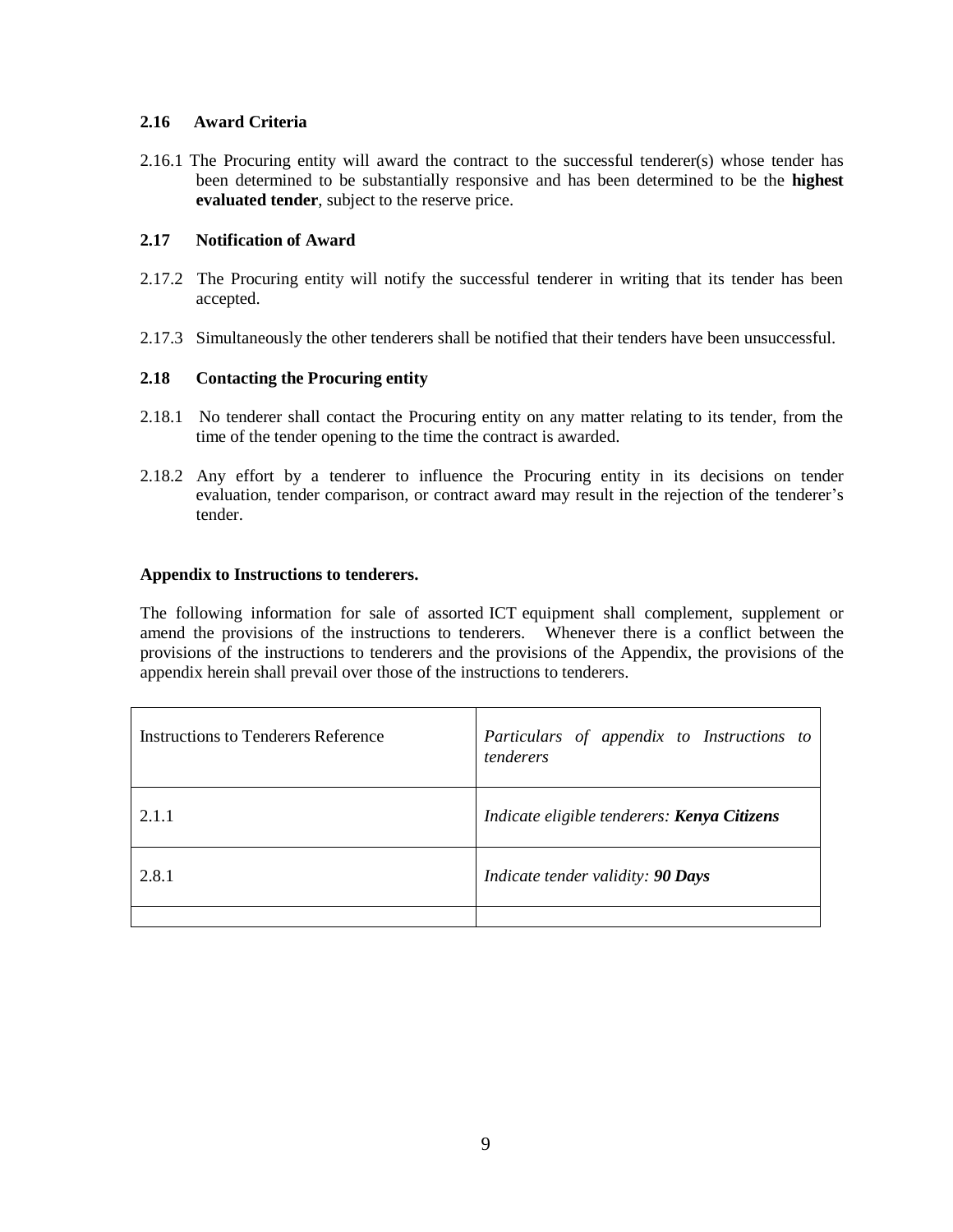# **SECTION III - SCHEDULE OF ICT EQUIPMENT AND PRICES**

| No<br>$\bullet$ | <b>Asset</b> | <b>Model</b>                           | <b>Brand</b> | <b>Serial No.</b>                | NBK in<br><b>Kshs</b> | <b>Bidders</b><br>offer price<br>in Kshs. | <b>Description</b>                                   |
|-----------------|--------------|----------------------------------------|--------------|----------------------------------|-----------------------|-------------------------------------------|------------------------------------------------------|
| 1.              | Printer      | HP Laserjet<br>P2015                   | HP           | CNC1409517                       | 200                   |                                           | Desktop Printer                                      |
| 2.              | Firewall     | Cisco Px                               | Cisco        | FOX104101YP                      | 200                   |                                           |                                                      |
| 3.              | <b>CPU</b>   | <b>OPTIPLEX</b><br>GX520               | <b>DELL</b>  | 5ROXP2J                          | 600                   |                                           | RAM 4GB, INTEL<br>CORE 2 DUO CPU<br>E7500            |
| 4.              | <b>CPU</b>   | <b>OPTIPLEX</b><br>GX520               | <b>DELL</b>  | 7RQXP2J                          | 600                   |                                           | RAM 4GB, INTEL<br>CORE 2 DUO CPU<br>E7500            |
| 5.              | <b>CPU</b>   | <b>OPTIPLEX</b><br>760                 | <b>DELL</b>  | 1J8VH4J                          | 600                   |                                           | RAM 4GB, INTEL<br>CORE 2 DUO CPU<br>E7500, 500GB HDD |
| 6.              | <b>CPU</b>   | <b>OPTIPLEX</b><br>GX520               | <b>DELL</b>  | 1RQXP2J                          | 600                   |                                           | RAM 4GB, INTEL<br>CORE 2 DUO CPU<br>E7500            |
| 7.              | <b>CPU</b>   | <b>DELL</b><br><b>OPTIPLEX</b><br>3020 | <b>DELL</b>  | CL8ZVQ1                          | 600                   |                                           | <b>INTEL CORE I3</b><br>4150, 4GB                    |
| 8.              | <b>CPU</b>   | <b>HP PRO 3500</b><br><b>SERIES</b>    | HP           | TRF4150WNH                       | 600                   |                                           | <b>INTEL CORE I3</b><br>3240, 4GB                    |
| 9.              | Server       | <b>POWER</b><br><b>EDGE 840</b>        | <b>DELL</b>  | GQ0ZT2J                          | 600                   |                                           | <b>WORKSTATION</b>                                   |
| 10.             | Server       | <b>POWER</b><br><b>EDGE 840</b>        | <b>DELL</b>  | JQ0ZT2J                          | 600                   |                                           | <b>WORKSTATION</b>                                   |
| 11.             | Monitor      | Dell                                   | Dell         | CN-OR735N-<br>64180-9CJ-<br>12KU | 300                   |                                           | 17 Inch                                              |
| 12.             | Monitor      | Dell                                   | Dell         | CN-OR735N-<br>64180-9CJ-<br>165U | 300                   |                                           | 17 Inch                                              |
| 13.             | Monitor      | Dell                                   | Dell         | CN-0GU625-<br>72872-6C7-<br>0K4I | 300                   |                                           | 17 Inch                                              |
| 14.             | Monitor      | Dell                                   | Dell         | CN-0GU625-<br>72872-6CC-<br>352I | 300                   |                                           | 17 Inch                                              |
| 15.             | Monitor      | Dell                                   | <b>Dell</b>  | CN-OR735N-<br>64180-9CJ-<br>004U | 300                   |                                           | 17 Inch                                              |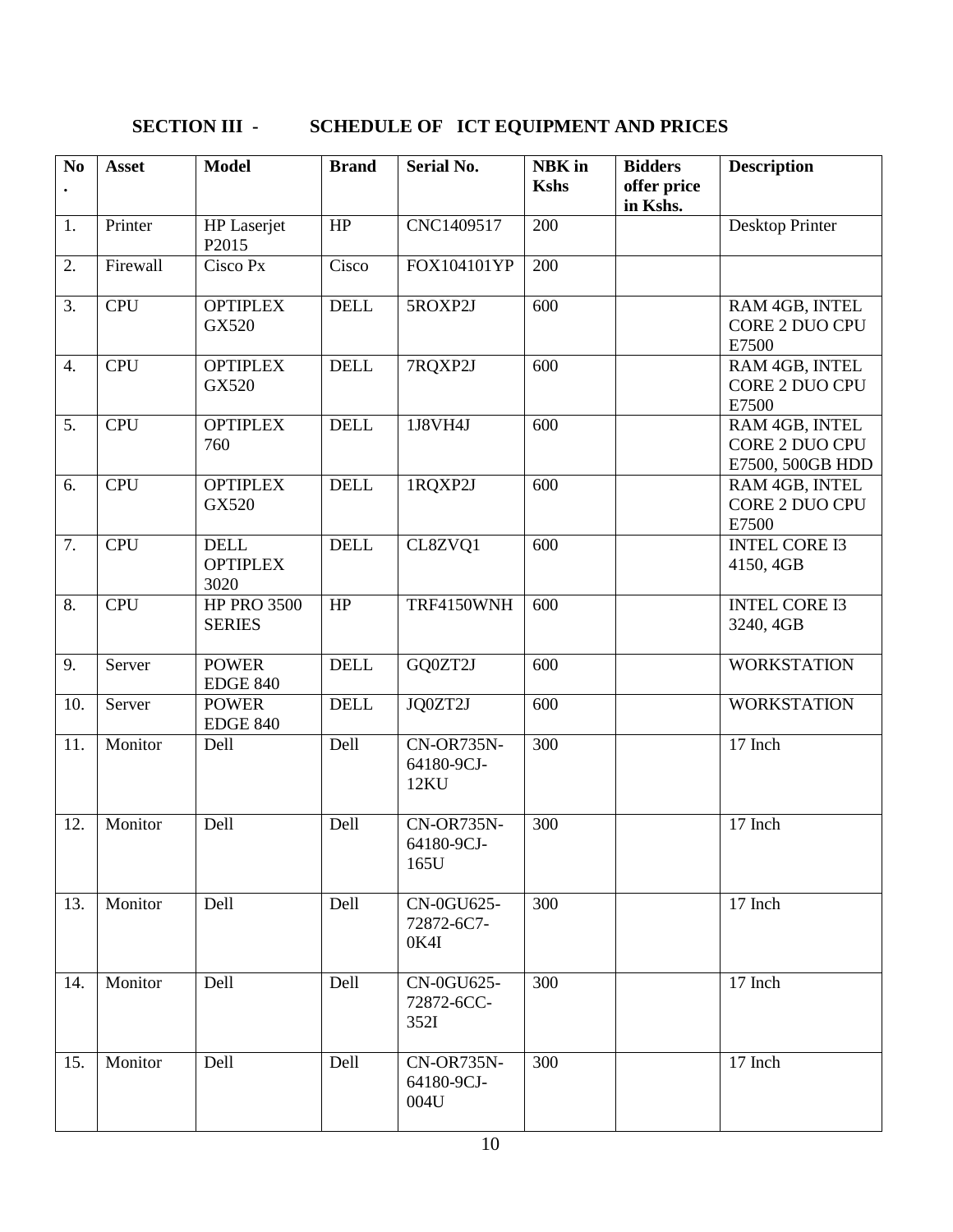| 16.                     | Monitor              | Dell                                 | Dell           | CN-0RY980-<br>46633-780-<br><b>88EL</b> | 300      | 17 Inch                                                           |
|-------------------------|----------------------|--------------------------------------|----------------|-----------------------------------------|----------|-------------------------------------------------------------------|
| 17.                     | Monitor              | Dell                                 | Dell           | CN-ONJVXM-<br>72872-4A5-<br><b>DUUB</b> | 300      | 17 Inch                                                           |
| 18.                     | Monitor              | Dell                                 | Dell           | CN-ONJVXM-<br>72872-4A5-<br>C7TB        | 300      | 17 Inch                                                           |
| 19.                     | Monitor              | Dell                                 | Dell           | CN-ONJVXM-<br>72872-4A5-<br><b>DYFB</b> | 300      | 17 Inch                                                           |
| 20.                     | Monitor              | Dell                                 | Dell           | CN-ONJVXM-<br>72872-4BB-<br>DR4B        | 300      | 17 Inch                                                           |
| 21.                     | Printer              | Brother DCP-<br>8110DN               | <b>Brother</b> | E71080K4N87<br>9186                     | 600      | Desktop Printer                                                   |
| 22.                     | Type-<br>Writer      | <b>IBM</b> Wheel<br>writer 50 Series | <b>IBM</b>     |                                         | 300      |                                                                   |
| 23.                     | Mixed<br>Accessories |                                      |                |                                         | 50       | Broken Switches,<br>Faulty Cables,<br>Keyboards and<br>Mouse, ETC |
| <b>Total cost value</b> |                      |                                      |                |                                         | 9,550.00 |                                                                   |

*NB: Kindly note the residue price is the minimum acceptable price for the goods listed here in. However, the award shall be based on the highest bidder for the whole lot. The condition of all the above assorted items is unserviceable assets.*

Authorized Official Signature

**Dated on**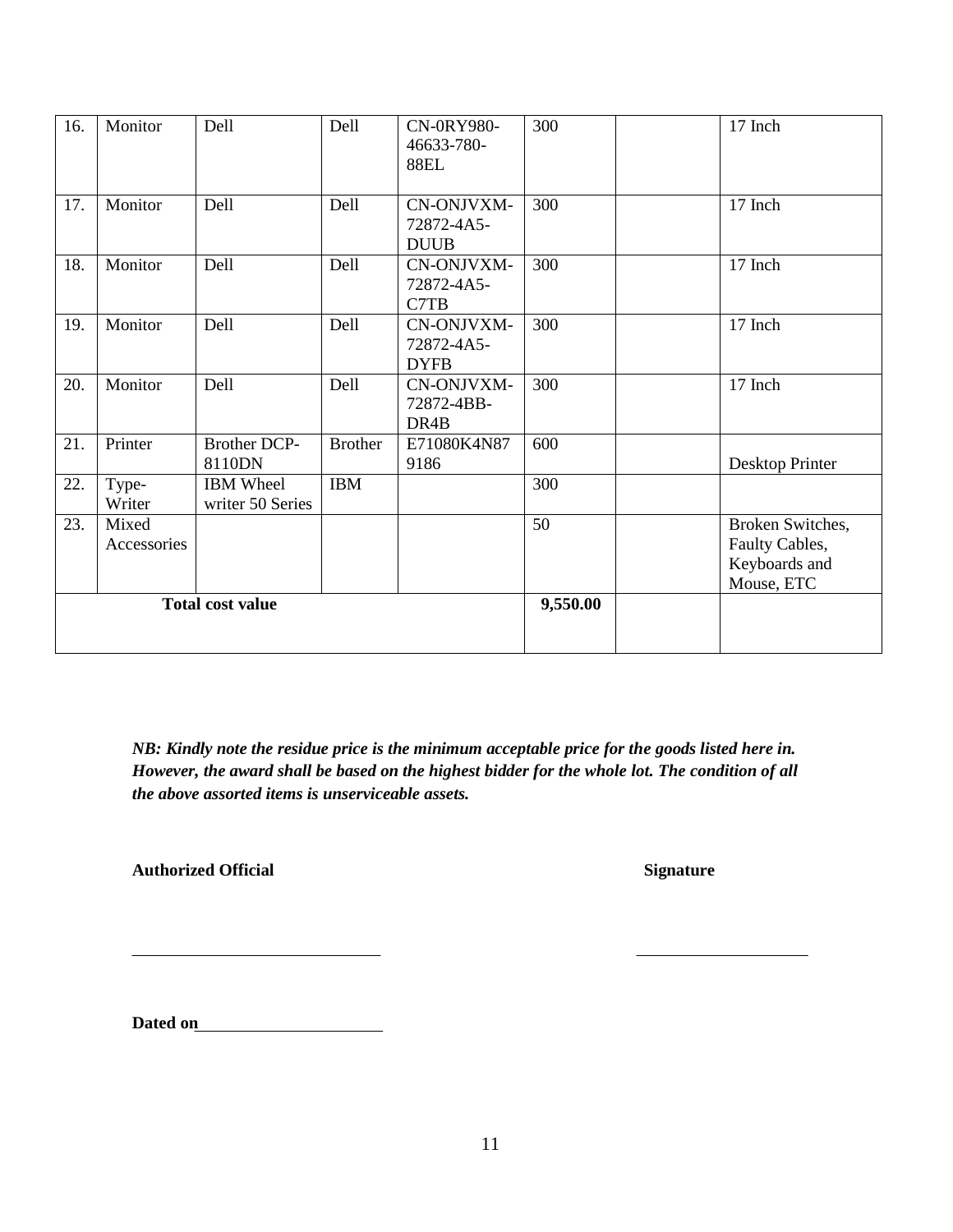#### **SECTION IV - CONDITIONS OF TENDER**

- 4.1 A tenderer will tender for all the lot as he/she wishes.
- 4.2 A tenderer will pay a deposit in advance before the closing date of the tender for all lot tendered for as indicated in the schedule of items and prices.
- 4.3 Tenderers who will be awarded contracts will be required to pay for the items **within 7 days of the letter of offer**, failure to which the contract award will be cancelled and the deposit forfeited. If there is an administrative review, the review procedures shall be followed.
- 4.4 Tenderers who will not be awarded contracts will be refunded the deposits **fourteen (14) days** after notification of the communication of the contract awards.
- 4.5 Tenderers will be required to collect the items they have paid for within **seven (7) days** after making the payment failure to which **storage charges will be charged** as indicated in the appendix to Conditions of tender.
- 4.6 The procuring entity will retain confidential reserve prices for all the items. Items tendered for below the reserve price will be retained by the procuring entity.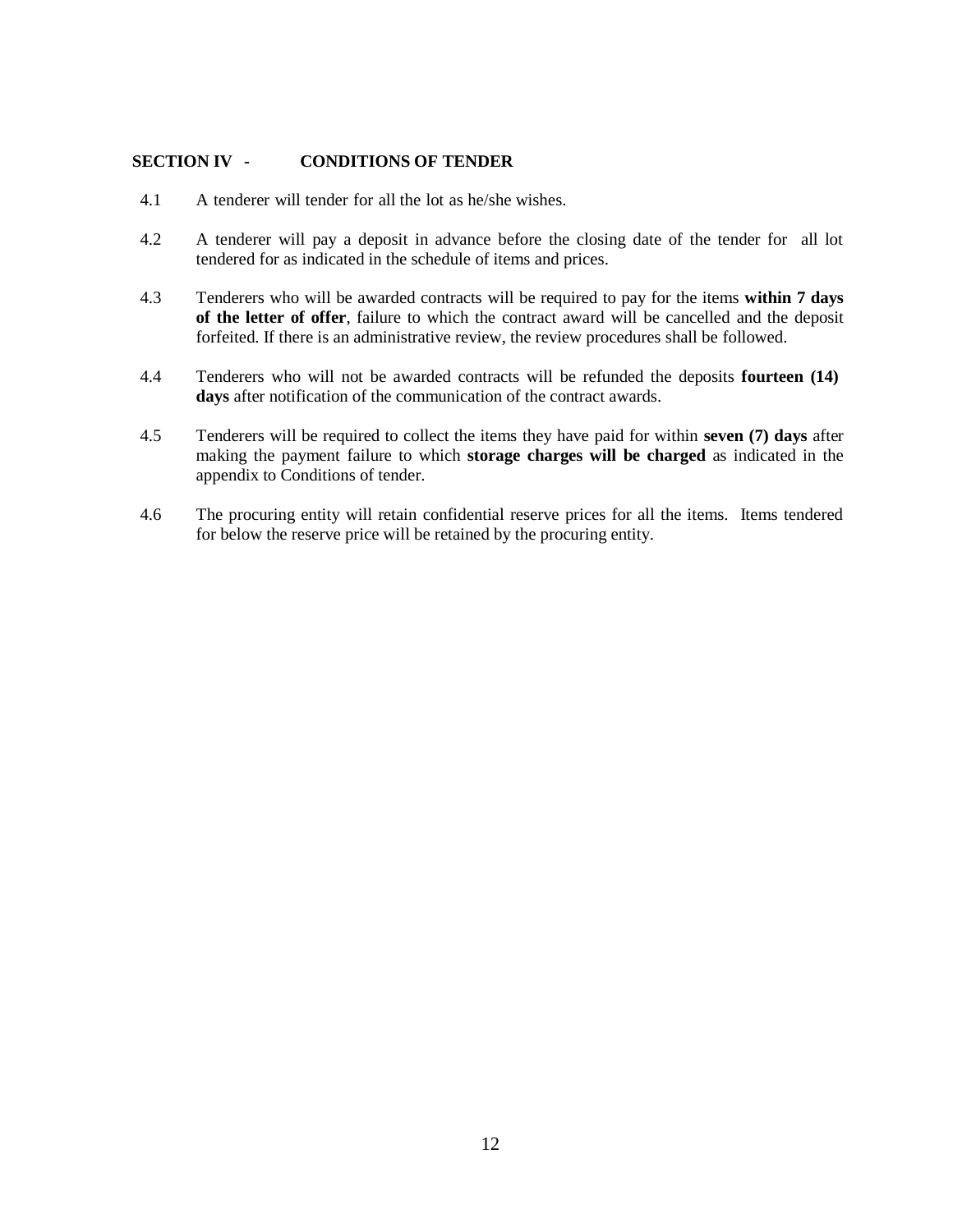#### **Appendix to Conditions of Tender**

The following information for sale of assorted ICT equipment shall complement, supplement, or amend, the provisions of the conditions of the tender. Whenever there is a conflict between the provisions of the conditions of tender and the provisions of the appendix, the provisions of the appendix herein shall prevail over those of the conditions of tender.

| Conditions of tender reference | Particulars of the appendix to Conditions of<br>tender |
|--------------------------------|--------------------------------------------------------|
| 4.5                            | Indicate storage charge:                               |
|                                | KSH. 500 PER DAY FOR ALL ITEMS AS<br>PER LOT           |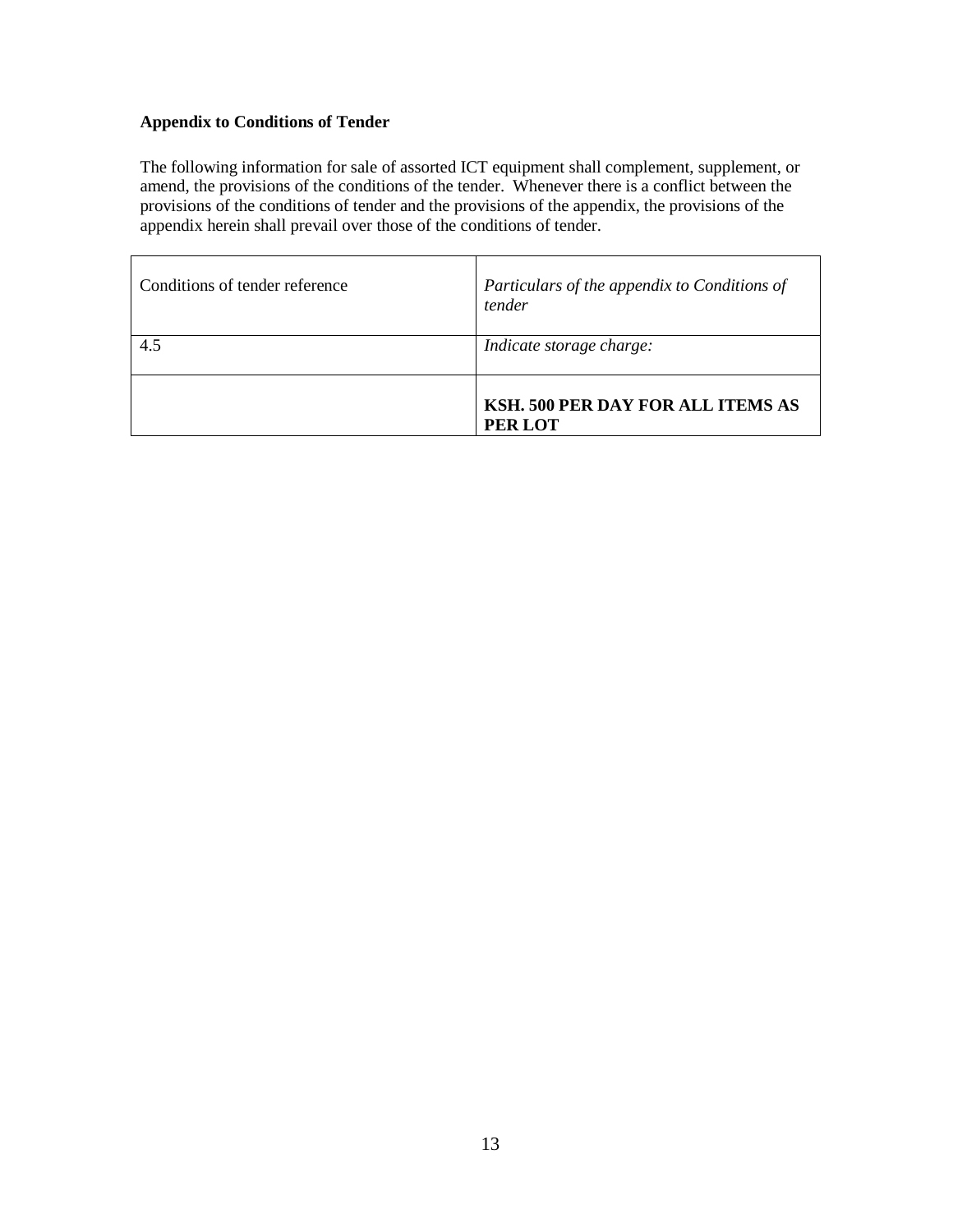#### **SECTION V: STANDARD FORMS**

#### **Notes on Standard Forms**

5.1 The form of tender, and the tender deposit commitment declaration form, must be completed by the tenderers and returned with the tender. Failure to complete any of these forms will lead to the disqualification of the tenderer.

#### **5.1 Form of Tender**

Date:

Tender No. NGOB/02/DISPOSAL OF IDLE ASSETS/2019-2020

**To: NGOs Board P.O. BOX 44617 NAIROBI**

Gentlemen and/or Ladies:

1. Having examined the tender documents including Addenda.

Nos. …………………………. [*insert numbers].* The receipt of which is hereby duly acknowledged, we the undersigned, offer to purchase and collect all the items offered to us in conformity with the said tender documents for the sum of ……………………………………………………………………… *[total tender amount in words and figures]* or such other sums as may be ascertained in accordance with the Schedule of Prices attached herewith and made part of this Tender.

2. We undertake, if our Tender is accepted, to pay for and collect the items in accordance with the requirements of the tender.

3. We agree to abide by the tender for a period of ……..*[number]* days from the date fixed for tender opening of the Instructions to tenderers, and it shall remain binding upon us and may be accepted at any time before the expiration of that period.

4. We understand that you are not bound to accept the highest or any tender that you may receive.

| Dated this<br>day of |  |
|----------------------|--|
|----------------------|--|

[*Signature] [In the capacity of]*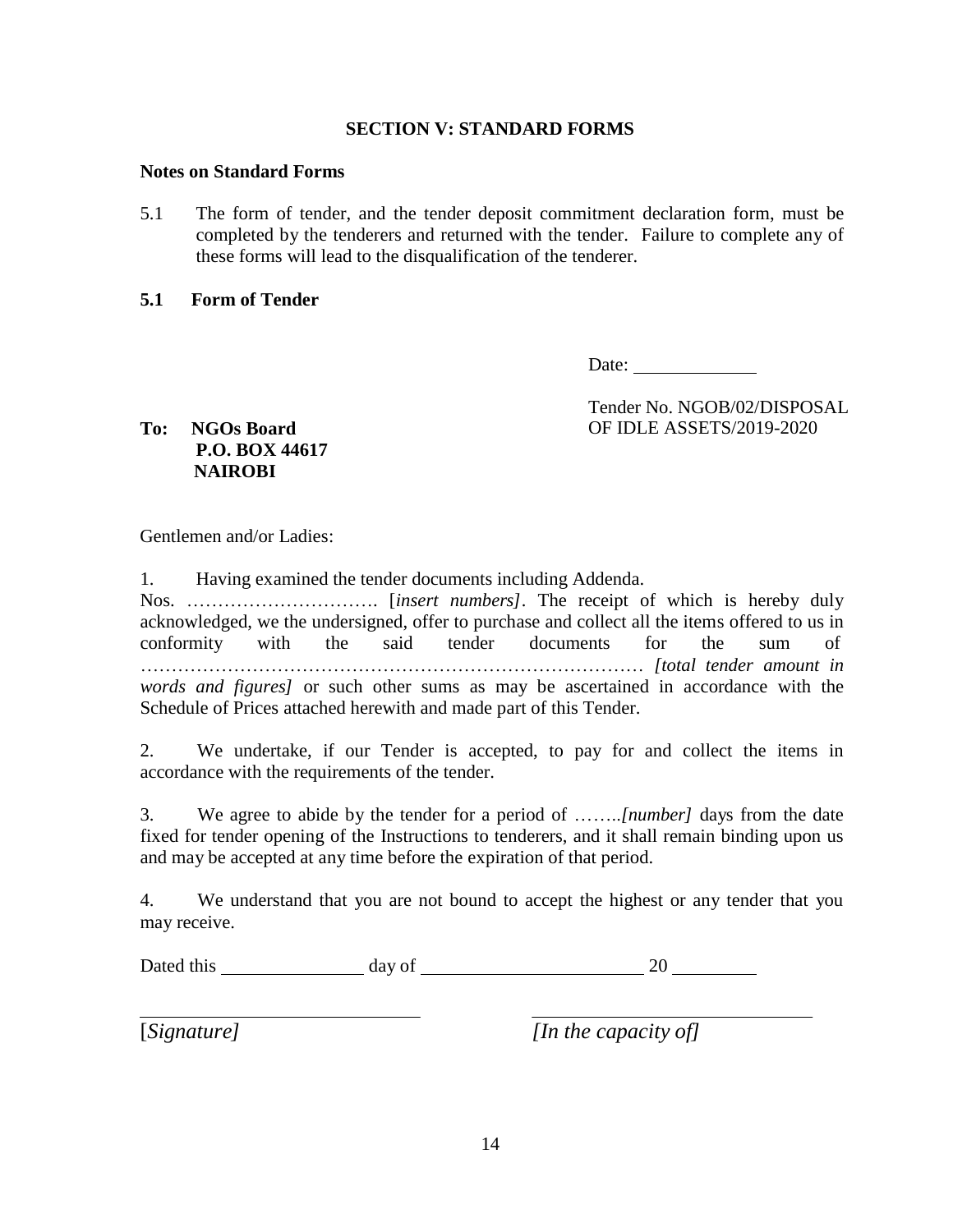## **5.2Confidential business questionnaire form**

#### **REPUBLIC OF KENYA CONFIDENTIALBUSINESS QUESTIONNAIRE**

You are requested to give the particulars indicated in Part I and either Part 2 (a), 2 (b) or 2 (c) whichever applies to your type of business.

You are advised that it is a serious offence to give false information on this form

| Part I- General:                                                    |  |
|---------------------------------------------------------------------|--|
|                                                                     |  |
|                                                                     |  |
|                                                                     |  |
|                                                                     |  |
|                                                                     |  |
|                                                                     |  |
| Maximum value of business which you can handle at any one time : K£ |  |
|                                                                     |  |

|   | Part 2 (a) – Sole Proprietor                                              |  |  |  |  |  |  |  |
|---|---------------------------------------------------------------------------|--|--|--|--|--|--|--|
| □ | Part 2 (b) Partnership                                                    |  |  |  |  |  |  |  |
|   | Given details of partners as follows:                                     |  |  |  |  |  |  |  |
|   | Name<br>Nationality<br>Citizenship Details<br><b>Shares</b>               |  |  |  |  |  |  |  |
|   |                                                                           |  |  |  |  |  |  |  |
|   |                                                                           |  |  |  |  |  |  |  |
|   |                                                                           |  |  |  |  |  |  |  |
|   |                                                                           |  |  |  |  |  |  |  |
|   |                                                                           |  |  |  |  |  |  |  |
|   | Part 2 ( $c$ ) – Registered Company:                                      |  |  |  |  |  |  |  |
|   |                                                                           |  |  |  |  |  |  |  |
|   | State the nominal and issued capital of company-                          |  |  |  |  |  |  |  |
|   |                                                                           |  |  |  |  |  |  |  |
|   |                                                                           |  |  |  |  |  |  |  |
|   | Given details of all directors as follows:-                               |  |  |  |  |  |  |  |
|   | <b>Name</b><br><b>Nationality</b><br>Citizenship Details<br><b>Shares</b> |  |  |  |  |  |  |  |
|   |                                                                           |  |  |  |  |  |  |  |
|   | $2_{-}$                                                                   |  |  |  |  |  |  |  |
|   | 3.                                                                        |  |  |  |  |  |  |  |
|   | 4.                                                                        |  |  |  |  |  |  |  |
|   | 5.                                                                        |  |  |  |  |  |  |  |
|   |                                                                           |  |  |  |  |  |  |  |

\*if Kenya Citizen, indicate under "Citizenship Details" whether by Birth, Naturalization or Registration.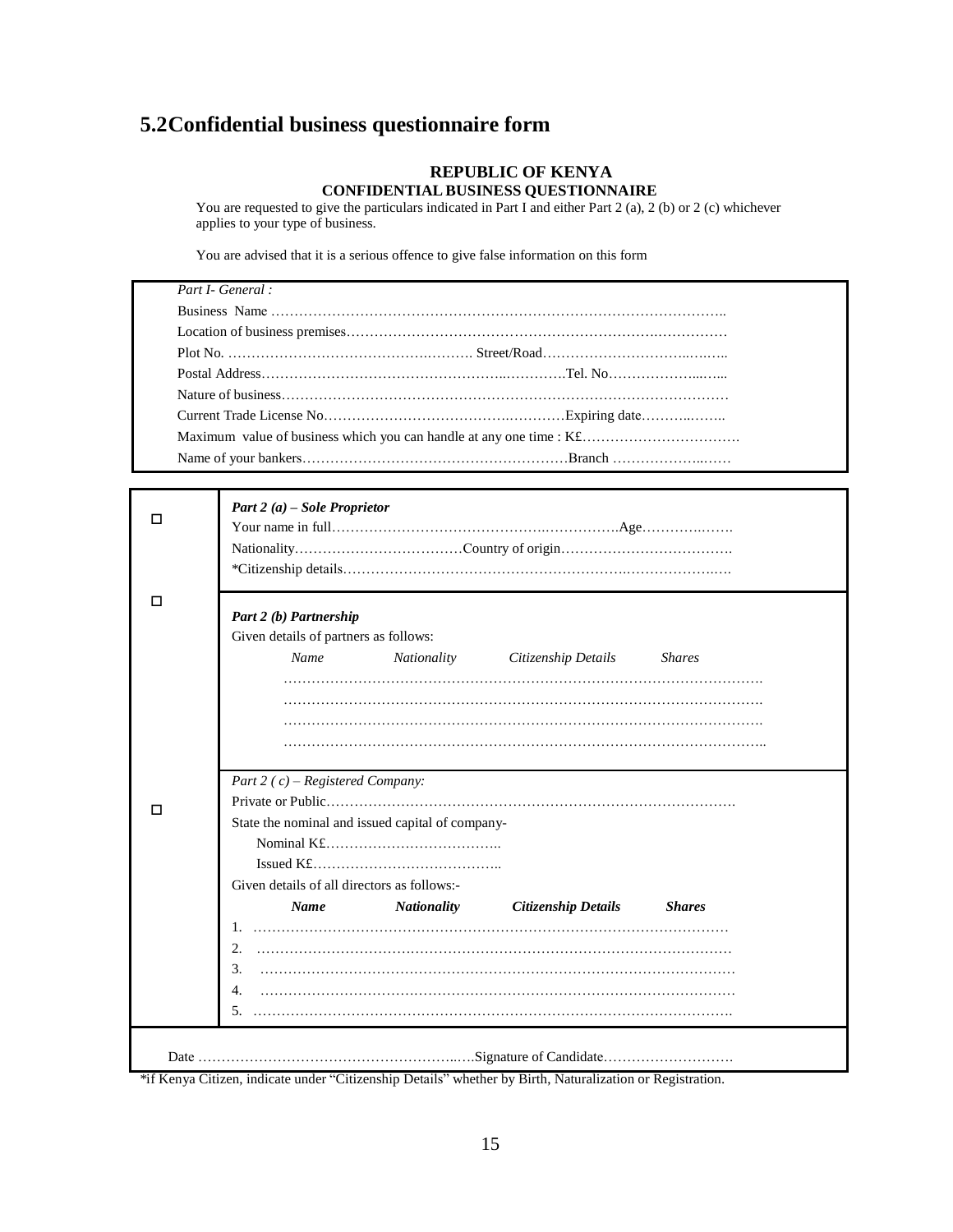# **5.3Tender deposit commitment Declaration Form**

## **NGOB/02/DISPOSAL OF IDLE ASSETS/2019-2020**

| No. | <b>Asset</b> | <b>Model</b>                           | <b>Brand</b> | <b>Serial No.</b>                | <b>NBK</b> in<br><b>Kshs</b> | <b>Description</b>                                   |
|-----|--------------|----------------------------------------|--------------|----------------------------------|------------------------------|------------------------------------------------------|
| 1.  | Printer      | <b>HP</b> Laserjet<br>P2015            | HP           | CNC1409517                       | 200                          | Desktop Printer                                      |
| 2.  | Firewall     | Cisco Px                               | Cisco        | FOX104101YP                      | 200                          |                                                      |
| 3.  | <b>CPU</b>   | <b>OPTIPLEX</b><br>GX520               | <b>DELL</b>  | 5ROXP2J                          | 600                          | RAM 4GB, INTEL<br><b>CORE 2 DUO CPU</b><br>E7500     |
| 4.  | <b>CPU</b>   | <b>OPTIPLEX</b><br>GX520               | <b>DELL</b>  | 7RQXP2J                          | 600                          | RAM 4GB, INTEL<br>CORE 2 DUO CPU<br>E7500            |
| 5.  | <b>CPU</b>   | <b>OPTIPLEX</b><br>760                 | <b>DELL</b>  | 1J8VH4J                          | 600                          | RAM 4GB, INTEL<br>CORE 2 DUO CPU<br>E7500, 500GB HDD |
| 6.  | <b>CPU</b>   | <b>OPTIPLEX</b><br>GX520               | <b>DELL</b>  | 1RQXP2J                          | 600                          | RAM 4GB, INTEL<br>CORE 2 DUO CPU<br>E7500            |
| 7.  | <b>CPU</b>   | <b>DELL</b><br><b>OPTIPLEX</b><br>3020 | <b>DELL</b>  | CL8ZVQ1                          | 600                          | INTEL CORE I3 4150,<br>4GB                           |
| 8.  | <b>CPU</b>   | <b>HP PRO 3500</b><br><b>SERIES</b>    | HP           | TRF4150WNH                       | 600                          | INTEL CORE I3 3240,<br>4GB                           |
| 9.  | Server       | <b>POWER</b><br><b>EDGE 840</b>        | <b>DELL</b>  | GQ0ZT2J                          | 600                          | <b>WORKSTATION</b>                                   |
| 10. | Server       | <b>POWER</b><br><b>EDGE 840</b>        | <b>DELL</b>  | JQ0ZT2J                          | 600                          | <b>WORKSTATION</b>                                   |
| 11. | Monitor      | Dell                                   | Dell         | CN-OR735N-<br>64180-9CJ-<br>12KU | 300                          | 17 Inch                                              |
| 12. | Monitor      | Dell                                   | Dell         | CN-OR735N-<br>64180-9CJ-<br>165U | 300                          | 17 Inch                                              |
| 13. | Monitor      | Dell                                   | Dell         | CN-0GU625-<br>72872-6C7-<br>0K4I | 300                          | 17 Inch                                              |
| 14. | Monitor      | Dell                                   | Dell         | CN-0GU625-<br>72872-6CC-<br>352I | 300                          | 17 Inch                                              |
| 15. | Monitor      | Dell                                   | Dell         | CN-OR735N-                       | 300                          | 17 Inch                                              |